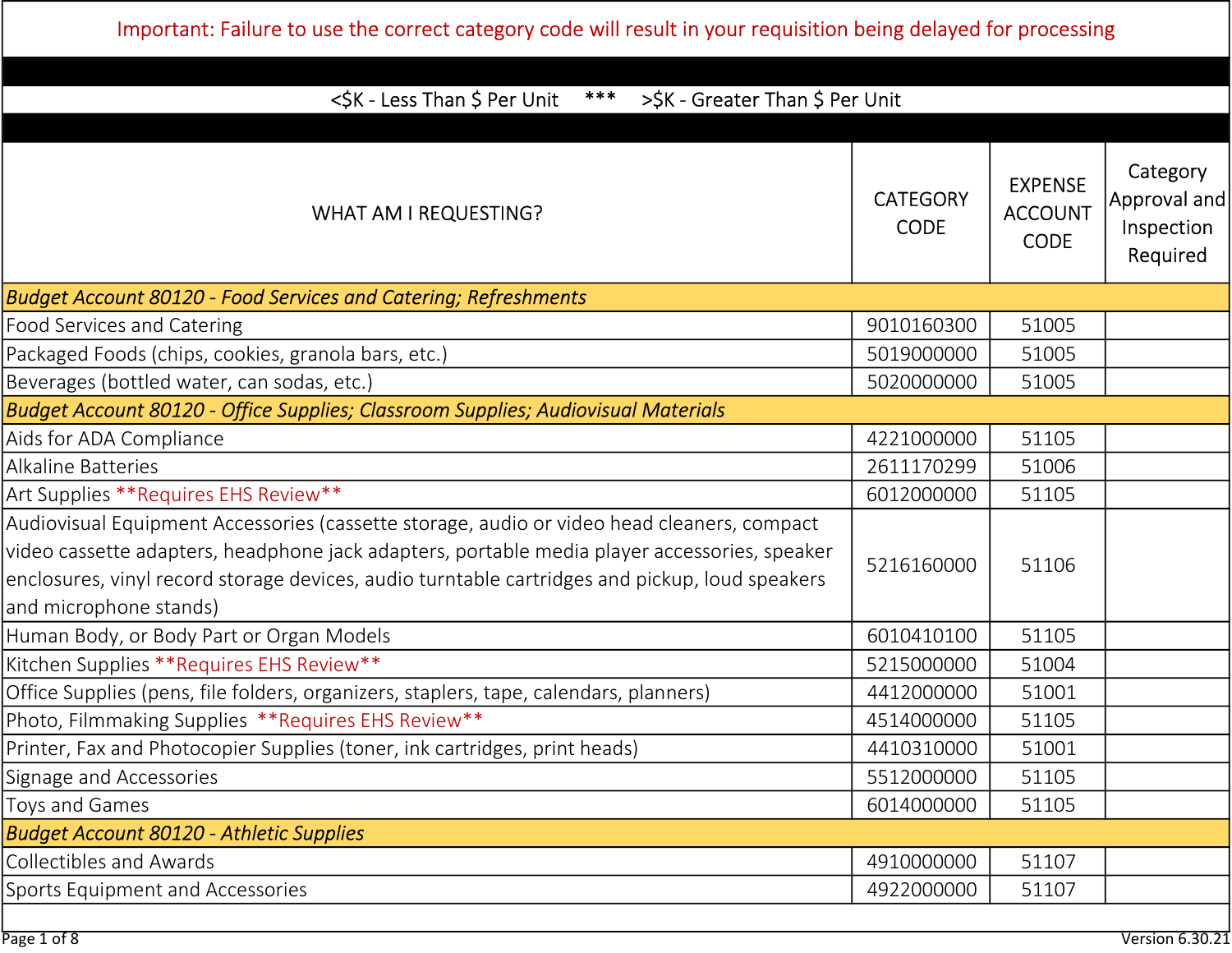| <\$K - Less Than \$ Per Unit<br>$***$<br>>\$K - Greater Than \$ Per Unit        |                                |                                                 |                                                    |
|---------------------------------------------------------------------------------|--------------------------------|-------------------------------------------------|----------------------------------------------------|
| <b>WHAT AM I REQUESTING?</b>                                                    | <b>CATEGORY</b><br><b>CODE</b> | <b>EXPENSE</b><br><b>ACCOUNT</b><br><b>CODE</b> | Category<br>Approval and<br>Inspection<br>Required |
| <b>Budget Account 80120 - IT Supplies</b>                                       |                                |                                                 |                                                    |
| System Board Processors Interfaces or Modules                                   | 4320150000                     | 51003                                           |                                                    |
| System Cards                                                                    | 4320140000                     | 51003                                           |                                                    |
| <b>Budget Account 80120 - Maintenance and Cleaning Supplies; Paper Supplies</b> |                                |                                                 |                                                    |
| <b>Acoustic Ceiling Tiles</b>                                                   | 3016160199                     | 51006                                           |                                                    |
| Exterior Finishing Materials ** Requires EHS Review**                           | 3015000000                     | 51006                                           |                                                    |
| <b>Floor Coverings</b>                                                          | 5210000000                     | 51006                                           |                                                    |
| Flooring - Green                                                                | 3016170090                     | 51006                                           |                                                    |
| General Purpose Cleaners ** Requires EHS Review **                              | 4713180599                     | 51006                                           |                                                    |
| Interior Finishing Materials ** Requires EHS Review**                           | 3016000000                     | 51006                                           |                                                    |
| Lamps, Bulbs and Parts                                                          | 3910000000                     | 51006                                           |                                                    |
| Paper Products                                                                  | 1411000000                     | 51002                                           |                                                    |
| Budget Account 80120 - Automotive Maintenance & Supplies; Automotive Fuel       |                                |                                                 |                                                    |
| Gasoline                                                                        | 1510150600                     | 53152                                           |                                                    |
| Vehicle Maintenance and Repair                                                  | 7818150000                     | 53151                                           |                                                    |
| <b>Budget Account 80120 - Laboratory Supplies</b>                               |                                |                                                 |                                                    |
| Medical Apparel and Textiles                                                    | 4213000000                     | 51101                                           |                                                    |
| <b>Medical Training Supplies</b>                                                | 4230000000                     | 51101                                           |                                                    |
| Patient Exam Products                                                           | 4218000000                     | 51101                                           |                                                    |
| <b>Patient Treatment Supplies</b>                                               | 4214000000                     | 51101                                           |                                                    |
| Physical Therapy Products                                                       | 4225000000                     | 51101                                           |                                                    |
| Veterinary Equipment and Supplies ** Requires EHS Review**                      | 4212000000                     | 51101                                           |                                                    |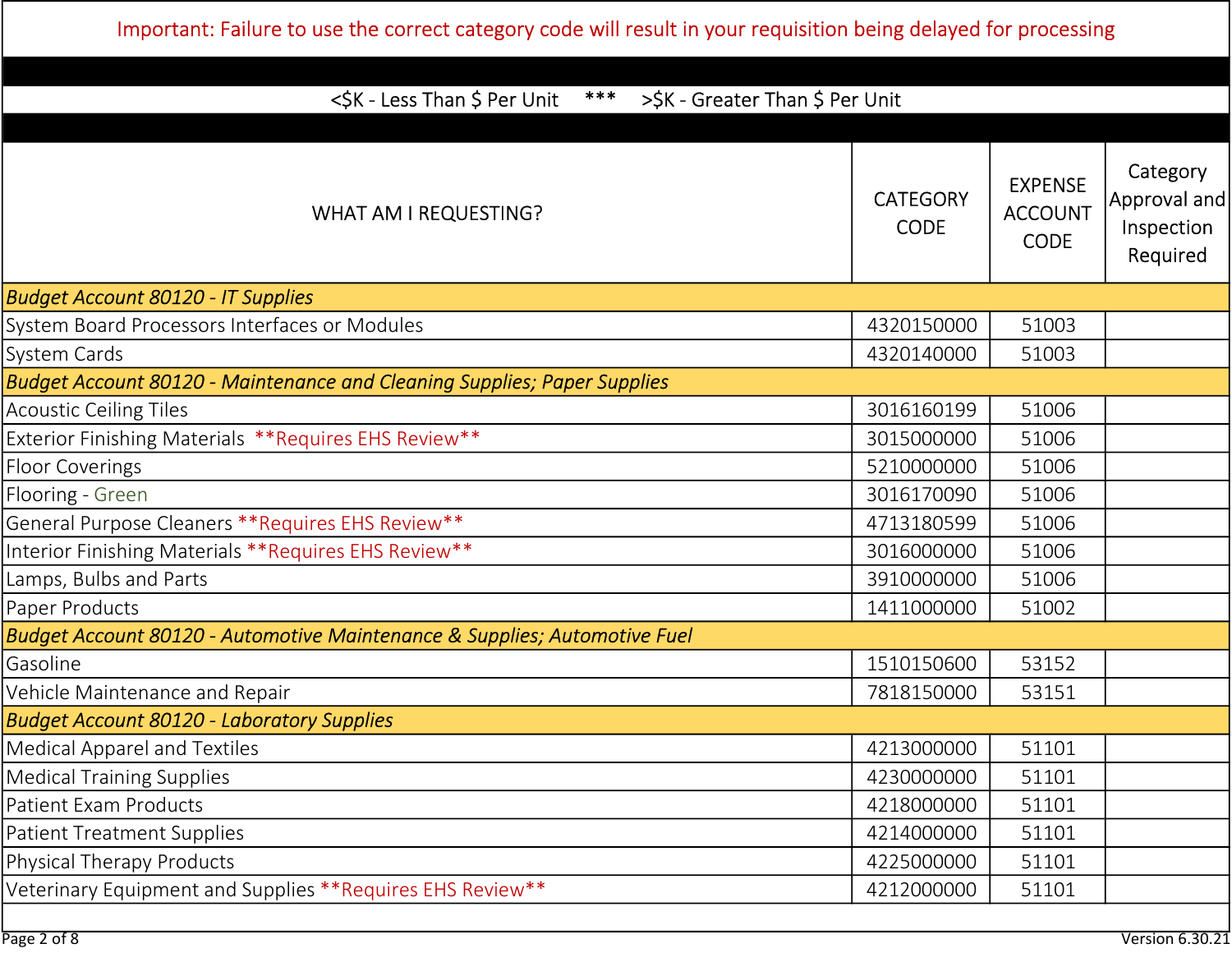| <\$K - Less Than \$ Per Unit<br>$***$<br>>\$K - Greater Than \$ Per Unit                                                                                                                                                                      |                                |                                                 |                                                    |
|-----------------------------------------------------------------------------------------------------------------------------------------------------------------------------------------------------------------------------------------------|--------------------------------|-------------------------------------------------|----------------------------------------------------|
|                                                                                                                                                                                                                                               |                                |                                                 |                                                    |
| <b>WHAT AM I REQUESTING?</b>                                                                                                                                                                                                                  | <b>CATEGORY</b><br><b>CODE</b> | <b>EXPENSE</b><br><b>ACCOUNT</b><br><b>CODE</b> | Category<br>Approval and<br>Inspection<br>Required |
| Budget Account 80120 - Books; Pre-Printed Media                                                                                                                                                                                               |                                |                                                 |                                                    |
| Printed Media (pamphlets, leaflets, etc.)                                                                                                                                                                                                     | 5510000000                     | 51401                                           |                                                    |
| Books (textbooks, reference books, directories, catalogs, books on tape or compact disc)                                                                                                                                                      | 5510150900                     | 51401                                           |                                                    |
| <b>Budget Account 80120 - Promotions Expense</b>                                                                                                                                                                                              |                                |                                                 |                                                    |
| <b>Promotional Merchandise</b>                                                                                                                                                                                                                | 8014160500                     | 52753                                           |                                                    |
| <b>Budget Account 80120 - Security Systems</b>                                                                                                                                                                                                |                                |                                                 |                                                    |
| Security Surveillance and Detection Systems                                                                                                                                                                                                   | 4617000020                     | 53108                                           |                                                    |
| <b>Budget Account 80121 - Travel</b>                                                                                                                                                                                                          |                                |                                                 |                                                    |
| Conference Registration                                                                                                                                                                                                                       | 9999000500                     | 52352                                           |                                                    |
| Airfare                                                                                                                                                                                                                                       | 9011100000                     | 52251                                           |                                                    |
| Ground Transportation (Local)                                                                                                                                                                                                                 | 7811200000                     | 52052                                           |                                                    |
| Ground Transportation (Out of Town)                                                                                                                                                                                                           | 9011300000                     | 52254                                           |                                                    |
| Hotels & Lodging                                                                                                                                                                                                                              | 9011000000                     | 52253                                           |                                                    |
| <b>Budget Account 80122 - Software; Software Maintenance</b>                                                                                                                                                                                  |                                |                                                 |                                                    |
| Software <\$5K                                                                                                                                                                                                                                | 4323000000                     | 53910                                           |                                                    |
| Software >\$5K                                                                                                                                                                                                                                | 4323000001                     | 55007                                           |                                                    |
| Software License and Support                                                                                                                                                                                                                  | 8111180500                     | 55007                                           |                                                    |
| Software License <12 Months (maintenance service including software protection and support<br>plans that is for a time period of less than twelve months e.g., accounting software, financial<br>analysis software, and spreadsheet software) | 5111230300                     | 54005                                           |                                                    |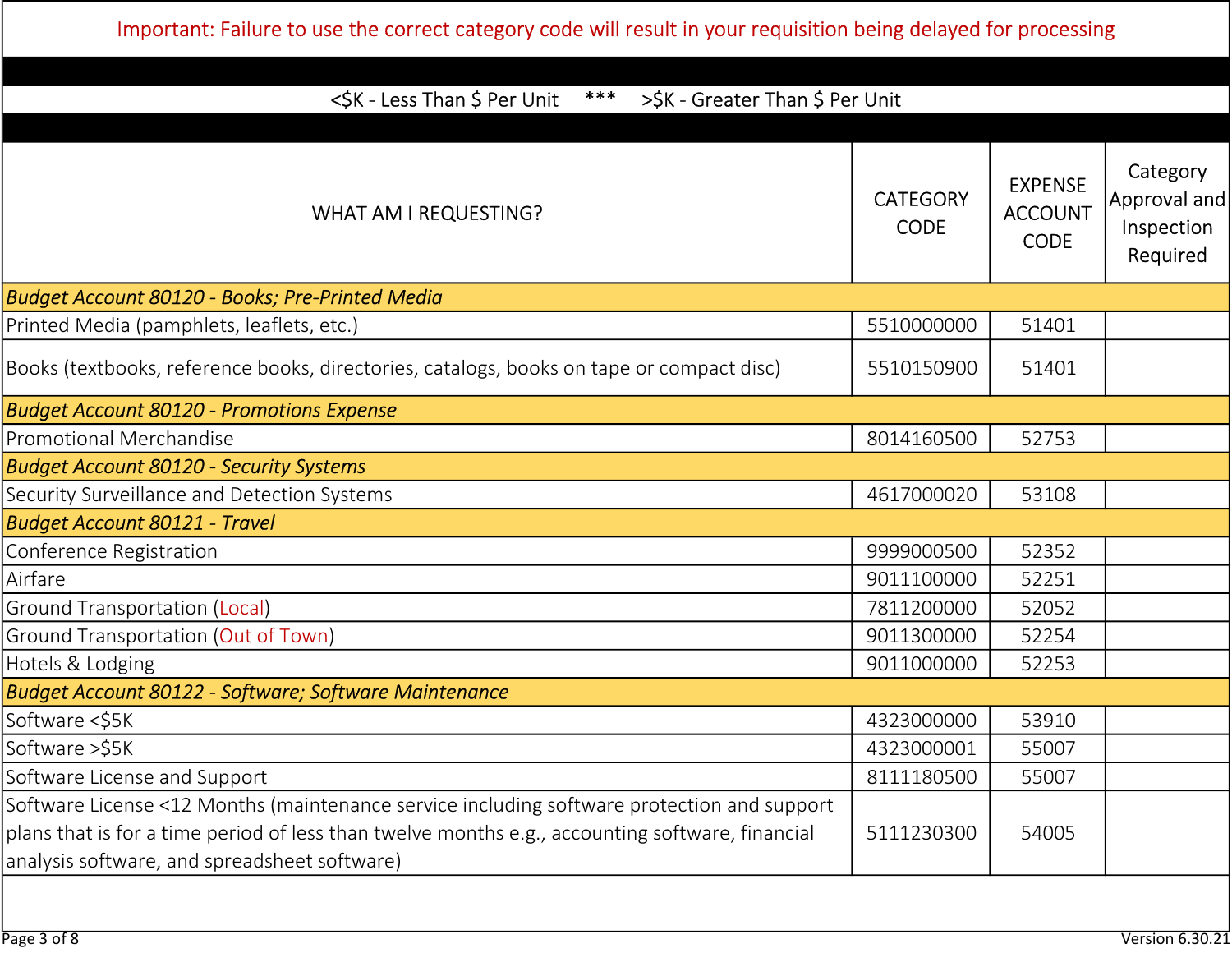| <\$K - Less Than \$ Per Unit<br>$***$<br>>\$K - Greater Than \$ Per Unit                                                                                                                                                                 |                                |                                                 |                                                    |
|------------------------------------------------------------------------------------------------------------------------------------------------------------------------------------------------------------------------------------------|--------------------------------|-------------------------------------------------|----------------------------------------------------|
| <b>WHAT AM I REQUESTING?</b>                                                                                                                                                                                                             | <b>CATEGORY</b><br><b>CODE</b> | <b>EXPENSE</b><br><b>ACCOUNT</b><br><b>CODE</b> | Category<br>Approval and<br>Inspection<br>Required |
| Budget Account 80122 - Office Equipment Rental or Leasing Services; Office Equipment Maintenance                                                                                                                                         |                                |                                                 |                                                    |
| Computer Equipment Maintenance                                                                                                                                                                                                           | 8111230300                     | 54002                                           |                                                    |
| Copier Rental or Leasing Services for Konica and Xerox Copiers (Does Not Include Outright<br>Purchases)                                                                                                                                  | 8016180100                     | 53254                                           |                                                    |
| Office Equipment Maintenance (e.g. copier, scanners, printers)                                                                                                                                                                           | 7215406600                     | 54001                                           |                                                    |
| Budget Account 80122 - Construction Expense; Building Improvements; Building Maintenance                                                                                                                                                 |                                |                                                 |                                                    |
| <b>Architectural Engineering</b>                                                                                                                                                                                                         | 8110150800                     | 52808                                           |                                                    |
| Building Improvements > \$25K ** Requires EHS Review **                                                                                                                                                                                  | 7211114001                     | 55002                                           |                                                    |
| <b>Building Maintenance (FACILITIES USE ONLY)</b>                                                                                                                                                                                        | 7210150000                     | 53104                                           |                                                    |
| Elevator Maintenance                                                                                                                                                                                                                     | 7210150600                     | 53101                                           |                                                    |
| Exterminator Maintenance ** Requires EHS Review**                                                                                                                                                                                        | 7210210300                     | 53102                                           |                                                    |
| Facilities Maintenance/Repair                                                                                                                                                                                                            | 7210290000                     | 53104                                           |                                                    |
| <b>Fire Protection Maintenance</b>                                                                                                                                                                                                       | 7210150900                     | 53103                                           |                                                    |
| General Building Construction (alterations or improvements to land, fences, walks, landscaping,<br>etc. or the construction or installation of exterior water lines, sewer lines, telephone lines,<br>electric lines, steam lines, etc.) | 7213000000                     | 55001                                           | Yes                                                |
| <b>HVAC Maintenance</b>                                                                                                                                                                                                                  | 7210151100                     | 53105                                           |                                                    |
| Landscaping Services                                                                                                                                                                                                                     | 7210290200                     | 53109                                           |                                                    |
| Professional Engineering Services                                                                                                                                                                                                        | 8110000000                     | 52808                                           |                                                    |
| Budget Account 80122 - Telephone & Equipment Maintenance                                                                                                                                                                                 |                                |                                                 |                                                    |
| Cellular Telephone Services                                                                                                                                                                                                              | 8311160300                     | 53201                                           |                                                    |
| Telecom Equipment Maintenance                                                                                                                                                                                                            | 7210330200                     | 53201                                           |                                                    |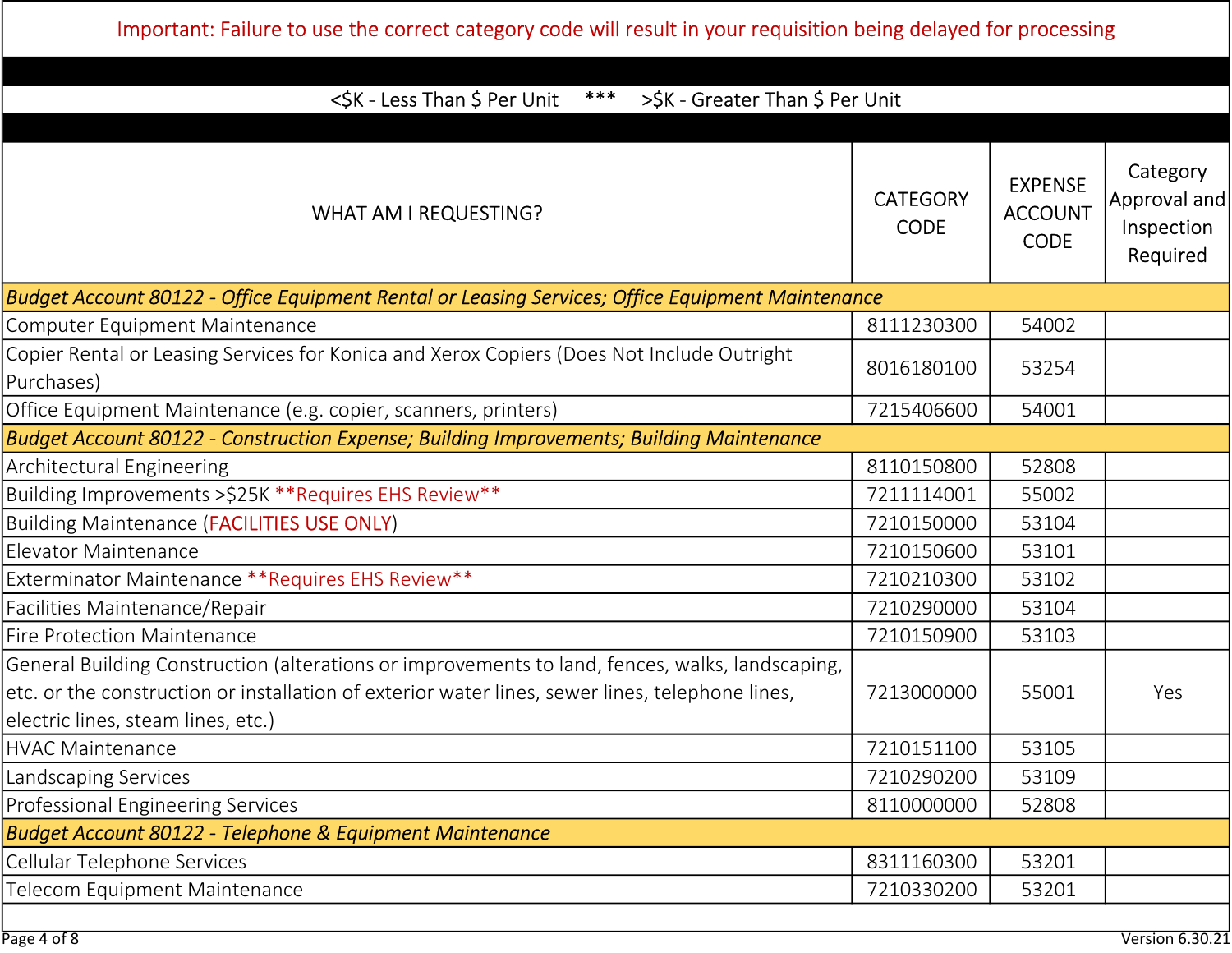Important: Failure to use the correct category code will result in your requisition being delayed for processing

| Category<br><b>EXPENSE</b><br><b>CATEGORY</b><br><b>ACCOUNT</b><br><b>WHAT AM I REQUESTING?</b><br>Inspection<br><b>CODE</b><br><b>CODE</b><br>Required<br>9210000000<br>52814<br>9212150400<br>52814<br>8210000000<br>52752<br>8011170000<br>52751<br>7710000000<br>52810<br>9012170000<br>52818<br>9013150000<br>52701<br>8014190210<br>52503<br>6010160600<br>53501<br>6010160100<br>53501<br>9014190210<br>52503<br>4323200320<br>53402 | <\$K - Less Than \$ Per Unit<br>$***$<br>>\$K - Greater Than \$ Per Unit                                                                                                  |  |  |              |
|---------------------------------------------------------------------------------------------------------------------------------------------------------------------------------------------------------------------------------------------------------------------------------------------------------------------------------------------------------------------------------------------------------------------------------------------|---------------------------------------------------------------------------------------------------------------------------------------------------------------------------|--|--|--------------|
|                                                                                                                                                                                                                                                                                                                                                                                                                                             |                                                                                                                                                                           |  |  |              |
|                                                                                                                                                                                                                                                                                                                                                                                                                                             |                                                                                                                                                                           |  |  | Approval and |
|                                                                                                                                                                                                                                                                                                                                                                                                                                             | <b>Budget Account 80122 - Security Services</b>                                                                                                                           |  |  |              |
|                                                                                                                                                                                                                                                                                                                                                                                                                                             | Public Order and Safety                                                                                                                                                   |  |  |              |
|                                                                                                                                                                                                                                                                                                                                                                                                                                             | <b>Security Guard Services</b>                                                                                                                                            |  |  |              |
|                                                                                                                                                                                                                                                                                                                                                                                                                                             | <b>Budget Account 80122 - Advertising; Public Relations</b>                                                                                                               |  |  |              |
|                                                                                                                                                                                                                                                                                                                                                                                                                                             | Advertising                                                                                                                                                               |  |  |              |
|                                                                                                                                                                                                                                                                                                                                                                                                                                             | Personnel Recruitment (advertising, job posting fees, search fees)                                                                                                        |  |  |              |
|                                                                                                                                                                                                                                                                                                                                                                                                                                             | <b>Budget Account 80122 - Consulting; Services</b>                                                                                                                        |  |  |              |
|                                                                                                                                                                                                                                                                                                                                                                                                                                             | Environmental Management (consulting services which are not described in other general<br>ledger account code categories)                                                 |  |  |              |
|                                                                                                                                                                                                                                                                                                                                                                                                                                             | Guides and Interpreters                                                                                                                                                   |  |  |              |
|                                                                                                                                                                                                                                                                                                                                                                                                                                             | Live Performances/Honoraria (payment to an individual for lectures, workshops, seminars, or<br>speaking engagements) *Note: Requires an Independent Contractor Agreement* |  |  |              |
|                                                                                                                                                                                                                                                                                                                                                                                                                                             | <b>Budget Account 80122 - Special Events; Ceremonies</b>                                                                                                                  |  |  |              |
|                                                                                                                                                                                                                                                                                                                                                                                                                                             | Commencement and Other Ceremonies                                                                                                                                         |  |  |              |
|                                                                                                                                                                                                                                                                                                                                                                                                                                             | <b>Diplomas</b>                                                                                                                                                           |  |  |              |
|                                                                                                                                                                                                                                                                                                                                                                                                                                             | <b>Educational Certificts or Diplomas</b>                                                                                                                                 |  |  |              |
|                                                                                                                                                                                                                                                                                                                                                                                                                                             | Special Events or Ceremonies *Note: Requires Dean or Vice Chancellor Approval*                                                                                            |  |  |              |
|                                                                                                                                                                                                                                                                                                                                                                                                                                             | Sport Games Tournament Expense                                                                                                                                            |  |  |              |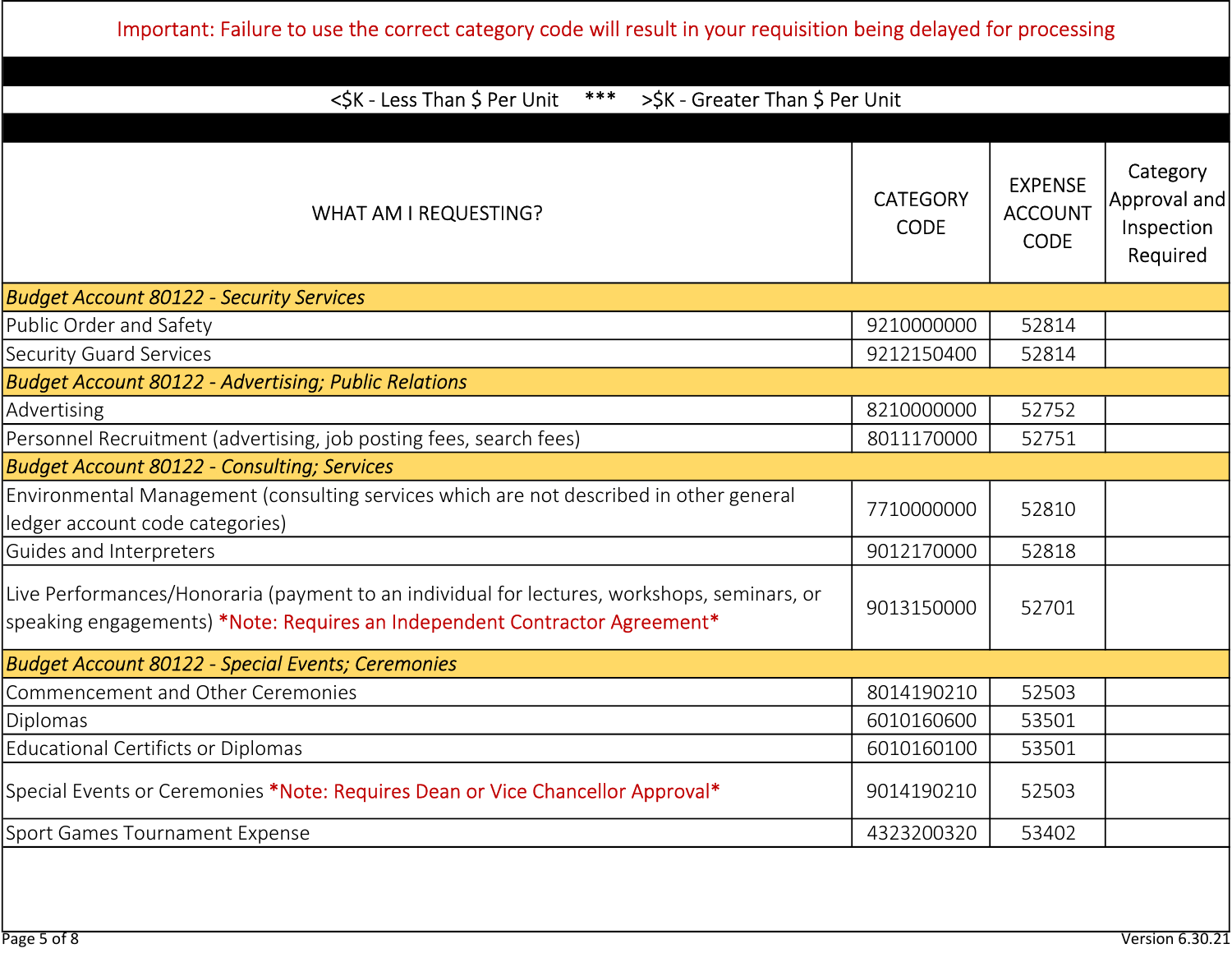| $***$                                                                                                                                                                                                         |                                |                                                 |                                                    |
|---------------------------------------------------------------------------------------------------------------------------------------------------------------------------------------------------------------|--------------------------------|-------------------------------------------------|----------------------------------------------------|
| <\$K - Less Than \$ Per Unit<br>>\$K - Greater Than \$ Per Unit                                                                                                                                               |                                |                                                 |                                                    |
| WHAT AM I REQUESTING?                                                                                                                                                                                         | <b>CATEGORY</b><br><b>CODE</b> | <b>EXPENSE</b><br><b>ACCOUNT</b><br><b>CODE</b> | Category<br>Approval and<br>Inspection<br>Required |
| Budget Account 80122 - Printing; Postage, Messenger/Delivery Service, Express Mail                                                                                                                            |                                |                                                 |                                                    |
| Messenger and Courier Services                                                                                                                                                                                | 7810220610                     | 51303                                           |                                                    |
| Postage (stamps, metered mail, pre-sorted mail, permits in lieu of postage, registered mail,<br>stamped postcards and envelopes, and rental of post office boxes for CUNY Colleges and the<br>Central Office) | 4412151300                     | 51301                                           |                                                    |
| Printing Services (digital printing, letterpress or screen printing, promotional printing, stationery<br>or business form printing (e.g. business cards), publication printing, engraved roll printing)       | 7315000000                     | 51203                                           |                                                    |
| <b>Budget Account 80122 - Subscriptions; Memberships; Training</b>                                                                                                                                            |                                |                                                 |                                                    |
| Alternative Education Systems (online training)                                                                                                                                                               | 8611000000                     | 52702                                           |                                                    |
| Memberships (e.g., National Association of College and University Business Officers -NACUBO,<br>and EAB (formerly the Education Advisory Board))                                                              | 9999000300                     | 52551                                           |                                                    |
| Professional Standards Review Boards - Accreditation Fees (e.g. Mid-Atlantic Region<br>Commission on Higher Education: Middle States Commission on Higher Education)                                          | 9401161000                     | 52551                                           |                                                    |
| Subscriptions (Academic and Administrative)                                                                                                                                                                   | 5510151910                     | 51402                                           |                                                    |
| Vocational Training (adult education)                                                                                                                                                                         | 8610000000                     | 52702                                           |                                                    |
| <b>Budget Account 80122 - Credit Card Fees</b>                                                                                                                                                                |                                |                                                 |                                                    |
| Credit card transaction fees                                                                                                                                                                                  | 9315151100                     | 53001                                           |                                                    |
| Budget Account 80123 - Motor Vehicles <\$5K; >\$5K                                                                                                                                                            |                                |                                                 |                                                    |
| Motor Vehicles <\$5K                                                                                                                                                                                          | 2510000000                     | 53908                                           | Yes                                                |
| Motor Vehicles >\$5K                                                                                                                                                                                          | 2510000001                     | 55011                                           |                                                    |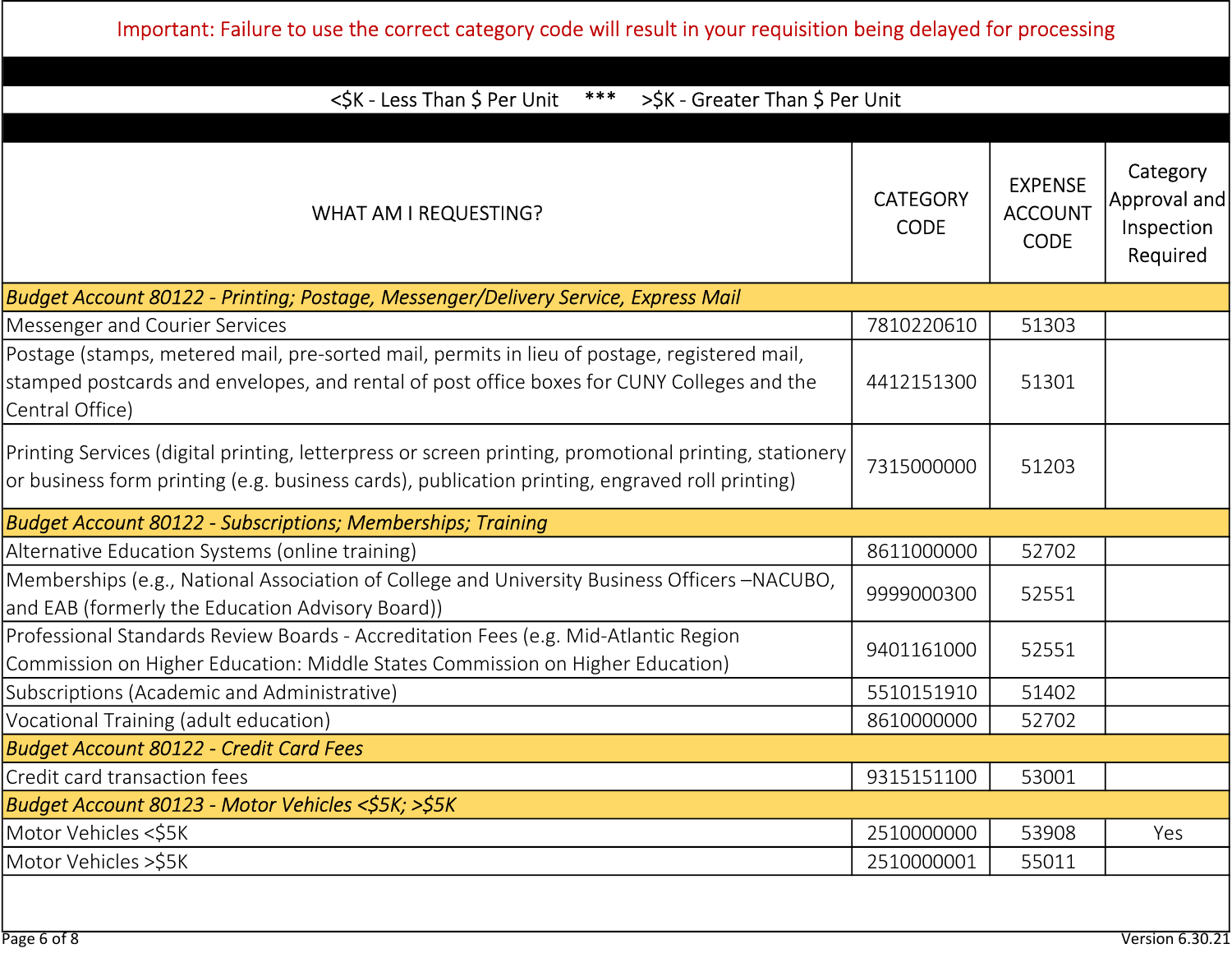| ***<br><\$K - Less Than \$ Per Unit<br>>\$K - Greater Than \$ Per Unit                           |                                |                                                 |                                                      |
|--------------------------------------------------------------------------------------------------|--------------------------------|-------------------------------------------------|------------------------------------------------------|
| <b>WHAT AM I REQUESTING?</b>                                                                     | <b>CATEGORY</b><br><b>CODE</b> | <b>EXPENSE</b><br><b>ACCOUNT</b><br><b>CODE</b> | Category<br> Approval and <br>Inspection<br>Required |
| <b>Budget Account 80123 - Building Maintenance; Security Systems</b>                             |                                |                                                 |                                                      |
| Grounds Maintenance > \$25K ** Requires EHS Review **                                            | 7013000000                     | 54010                                           |                                                      |
| Identification Documents (ID cards and supplies)                                                 | 5512180000                     | 53906                                           |                                                      |
| Security Equipment <\$5K                                                                         | 4617000000                     | 53906                                           | Yes                                                  |
| Security Equipment >\$5K                                                                         | 4617000001                     | 55012                                           |                                                      |
| <b>Budget Account 80123 - Office Furniture</b>                                                   |                                |                                                 |                                                      |
| Furniture and Fixtures <\$5K                                                                     | 5610000000                     | 53902                                           | Yes                                                  |
| Furniture and Fixtures > \$5K                                                                    | 5610000001                     | 55005                                           | Yes                                                  |
| <b>Window Treatments</b>                                                                         | 5213000000                     | 53902                                           |                                                      |
| Budget Account 80123 - Computer Hardware <\$5K; >\$5K                                            |                                |                                                 |                                                      |
| Computer Accessories >\$5K                                                                       | 4321160001                     | 55006                                           | Yes                                                  |
| Computer Accessories <\$5K                                                                       | 4321160002                     | 53912                                           | Yes                                                  |
| Computer Equipment <\$5K                                                                         | 4321000102                     | 53912                                           | Yes                                                  |
| Computer Equipment >\$5K                                                                         | 4321000001                     | 55006                                           | Yes                                                  |
| Multi-Function Printer <\$5K (printer, copier, scanner and/or fax consolidated into one machine) | 4321211002                     | 53912                                           | Yes                                                  |
| Multi-Function Printer >\$5K (printer, copier, scanner and/or fax consolidated into one machine) | 4321211001                     | 55006                                           | Yes                                                  |